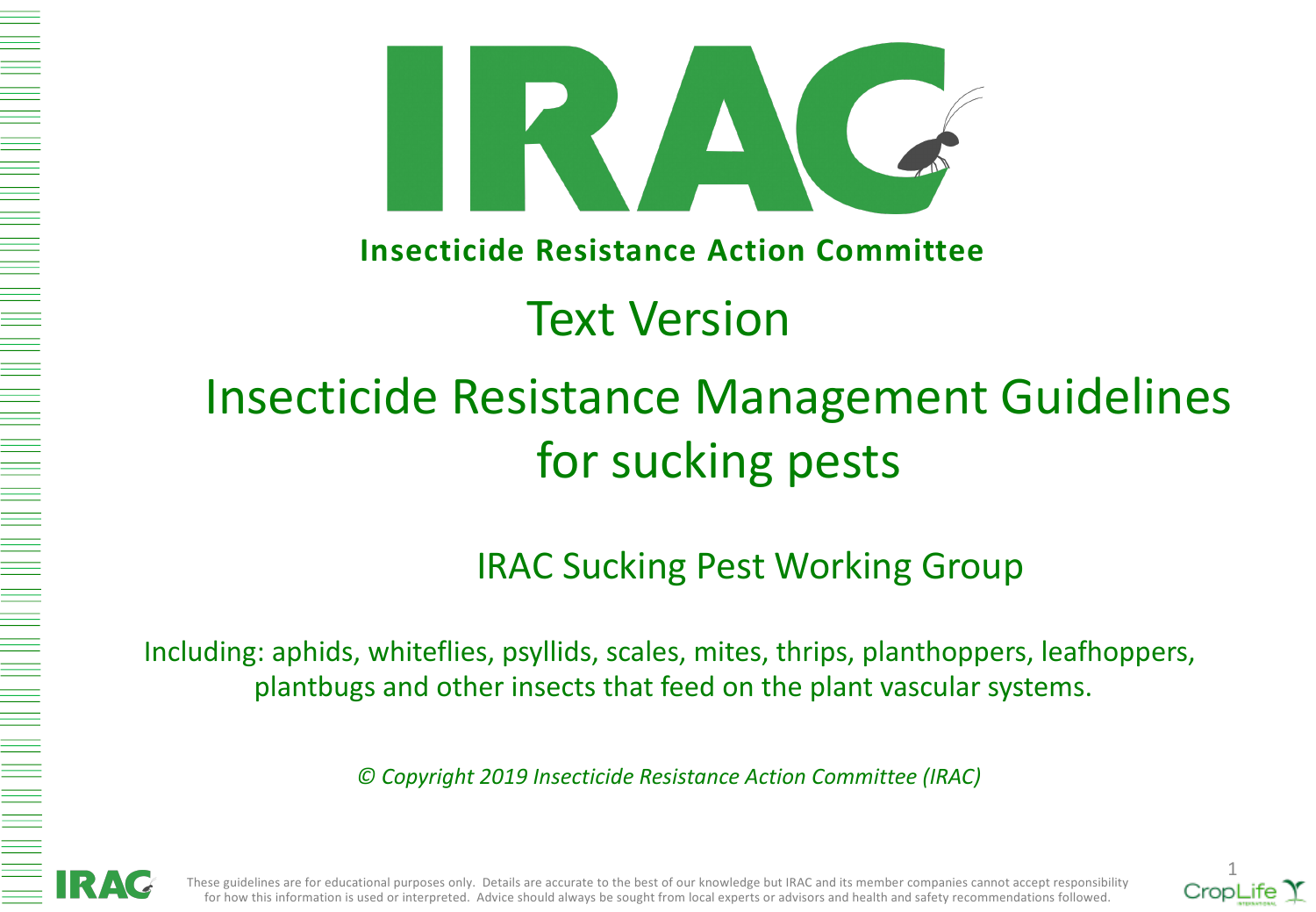# IRAC IRM Guidelines for Sucking Pests

## **IRAC Sucking Pest Working Group**

The guidelines presented here are developed and modified by the Sucking Pest Working Group of the Insecticide Resistance Ac objective as industry technical experts and IRAC members is to provide a reference document for designing IRM strategies for su provided is based on published information and to the best knowledge of IRAC International at the time of writing (November 2019).

As pest problems and control practices differ considerably between countries, crops and climatic conditions, these guidelines are m experts to develop, adapt and implement these options to take local conditions into account. However, exceptions will need to b case by case basis.

#### **Introduction**

Resistance to insecticides is a 'heritable change in the sensitivity of a pest population' that is reflected in the failure of a product to control when used according to label recommendations for that pest species. The aim of this guideline is to summarize strategies and growers can use to slow the development of resistance and [provid](http://www.irac-online.org)e more effective and sustainable pest control.

## **IRAC Mode of Action (MoA) Classification**

Sucking insects can be controlled by insecticidal compounds with different modes of action (MoA). Repeated use of any insecticide specific insecticide. In addition, if insects become resistant because of a change in the target site of the insecticide, there is a high risk that insecticide. resistant to all insecticides with the same mode of action.

The IRAC MoA classification is intended to identify insecticides acting at specific target sites where mutations could confer cross-re the same group. It provides a guide to the selection of insecticides for use in an effective and sustainable insecticide resistance man

A list of insecticide MoA and corresponding chemical groups with more details on insecticide Modes of Action can be found on the and the IRAC MoA App, that can be downloaded on to your cell phone (see also references at the end of this document)<sup>1</sup>.

The IRAC Mode of Action group numbers are now included on product labels in many countries. Additionally, statements pro management guidance are also often given on the labels.

## **Status of resistance to sucking pest insecticides**

There are many published instances of species where resistance to insecticides has developed and others which have the potent the latest information please refer to the IRAC web site *irac-online.org*.

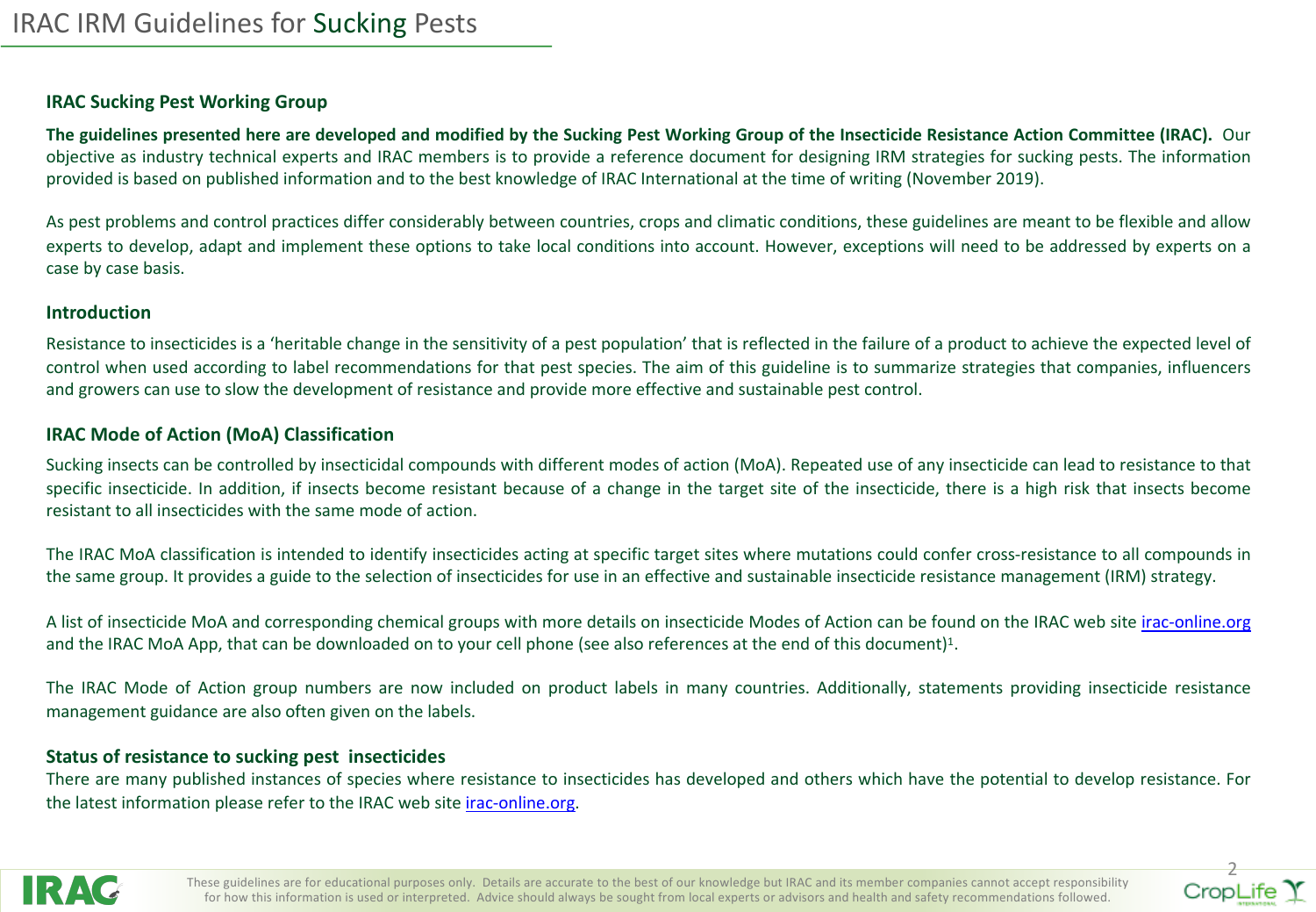## **Guidelines:**

## **1. IRAC member companies are responsible for including IRM information in product labels.**

The principle is to provide clear IRM information using language in a format understandable to farmers. Moreover, IRAC member companies recommend stating on product labels the maximum number of applications. Implementation in countries depends on the local regulatory label guidelines.

## 2. Always use products at the recommended label rates and spray intervals with the appropriate application equipment.

Insecticides used at rates higher or lower than recommended on the label can result in resistance and/or unwanted effects on non-target organisms and the environment. Ensure that all the spray equipment is well maintained and there are no blocked nozzles or filters since this results in incorrect rates. Target the most susceptible insect life stages whenever possible.

## **3. Rotation of insecticide Mode of Action groups prevents rapid selection of resistant populations.**

Farmers can avoid prolonged selection for insecticide resistance by rotating and diversifying the insecticide modes of action used in a crop cycle. **The** recommended approach is to use products of the same MoA within a discrete period of time commonly called a "window". A window is defined by the approximate duration of an insect generation. For sucking pests this is generally simplified by using 15- or 30-day windows depending on the target **species.**

- a) Avoid use of the same mode of action in consecutive windows.
- b) If insecticides from several mode of action groups are available, then the use of multiple modes of action within a window is recommended provided that different modes of action are used in the following window.
- c) Following a window of any mode of action group, rotate to a window of applications of effective insecticides with a different mode of action.
- d) Multiple applications (generally less than 3) of the same MoA insecticide are acceptable if they are used to treat a single insect generation or are used within a window. Make sure that the residual activity of the multiple applications fits within the window.
- e) For short cycle crops (e.g. lettuce), it may be necessary to consider the duration of the crop cycle as a window. In this case, it is recommended to alternate to different modes of action in the next crop cycle.
- g) Avoid rotating products in different sub-groups of the same MoA except if there are no registered and effective alternatives.

## **4. Transplanted seedlings.**

It can be common for seedlings grown in plant nurseries to be treated with insecticides prior to transplant to the field. It is recommended that growers purchasing seedlings for transplant enquire about insecticide use programs during the period of time the seedlings were held in the nursery, so that where possible they can avoid using sequential treatments of the same insecticide mode of action, upon transfer to the field. In addition, growers should be aware of the resistance status of pests in transplant production areas and to ensure those resistant insects are not re-distributed to local production fields.



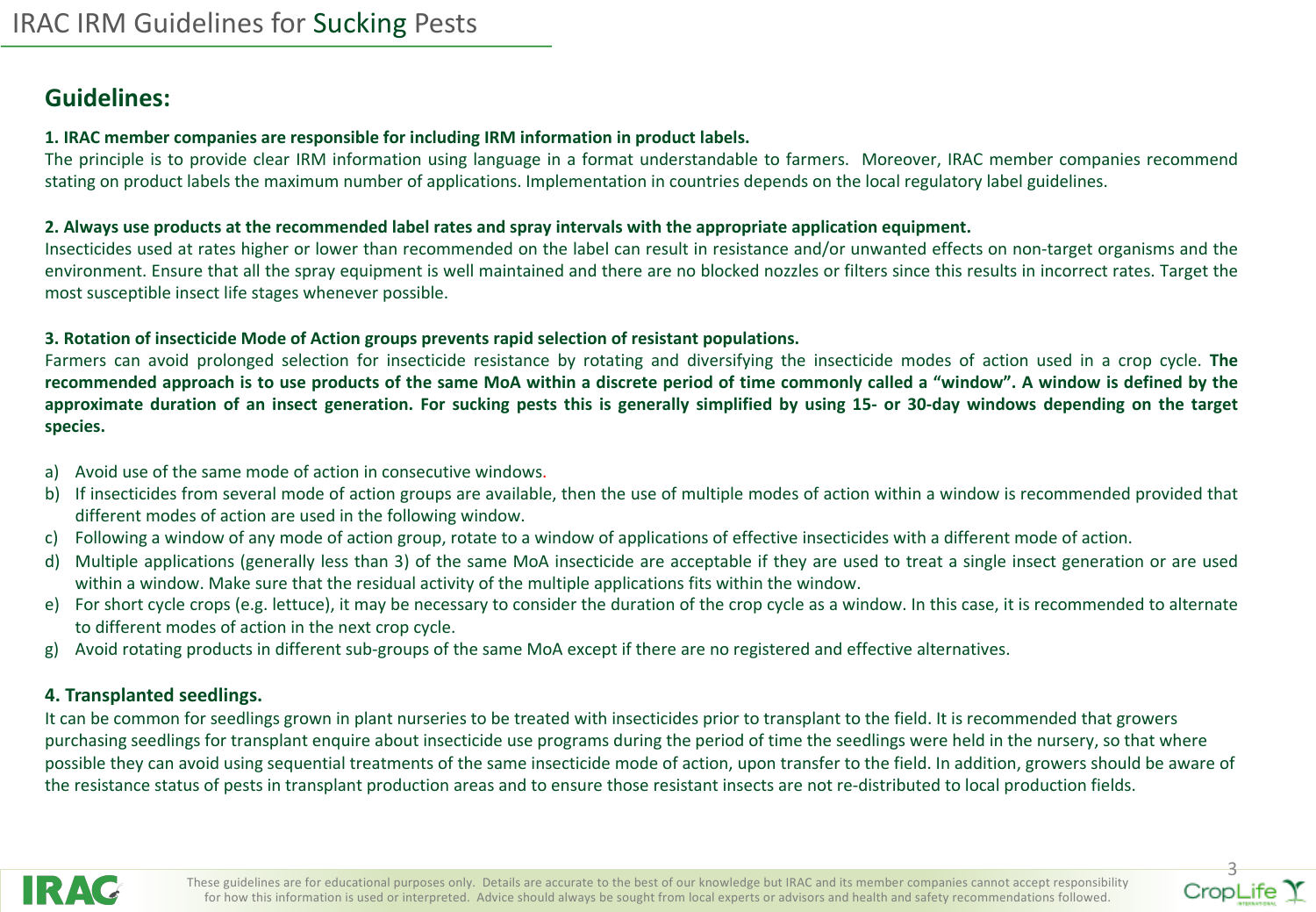## 5. Use Integrated Pest management (IPM) practices to protect crops from pest damage and reduce the risk of insecticide resistance.

IPM discourages the development of pest populations by using diverse techniques that are economic, safe and environmentally sound. It does not exclusively rely on insecticides, hence in IPM systems selection pressure by specific modes of action is reduced and the risk of resistance minimized.

IPM strategies consist of basic components:

- a) Apply at established pest threshold levels for insecticide applications. Monitor pest populations in the field to identify species, pest stages, population densities, and presence of natural enemies so rational pest control decisions can be made.
- b) Integrate effective control techniques including cultural, chemical, biological and plant biotechnology pest control measures, which minimize effects on non-target organisms:
	- Use pest resistant or damage tolerant crop varieties.
	- Practice sanitation and removal of infested post-harvest crop residue and other pest insect host plants, including the consideration of weed management.
	- Avoid year-round cultivation of susceptible crops to limit survival of treated pest populations.
	- Consider deploying alarm or disruption pheromones where appropriate.
- c) Conserve beneficial organisms, such a pollinators, insect predators and parasitoids.

## **6. Correct identification of the target pests can improve the effectiveness of the insecticide application**

Although some sucking insect species can appear very similar at a quick glance, their susceptibility to different insecticide modes of action can be very different. It is therefore recommended to spend time to accurately identify the species of pests that require control and check the product label for guidance on the recommended product rate and timing. Insect species with similar appearance may also have a different insecticide resistance profile, which may affect product performance. For example the green peach aphid (*Myzus persicae*) has developed resistance to many insecticide modes of action, whilst the pea aphid (*Acyrthosiphon pisum*) remains largely susceptible to most aphicides. As both aphids can be found in pea and bean crops a misidentification can lead to unexpectedly reduced control. If identification of the pest species is unclear, consult with local advisors for guidance on identification and insecticide susceptibility.

## **7. Consider the systemic properties of some soil and seed-applied products.**

The systemic properties of some active ingredients allow these products to be applied either directly to the soil, as a seed treatment or as foliar spray. Systemic activity may extend the residual efficacy and the length of the MoA spray window and needs to be considered when planning a program to minimize resistance development. If further insecticide treatment is required after either a seed treatment or a soil application (e.g. via drench, drip irrigation or granular in-furrow applications), it is recommended to use an effective foliar product with a different mode of action.



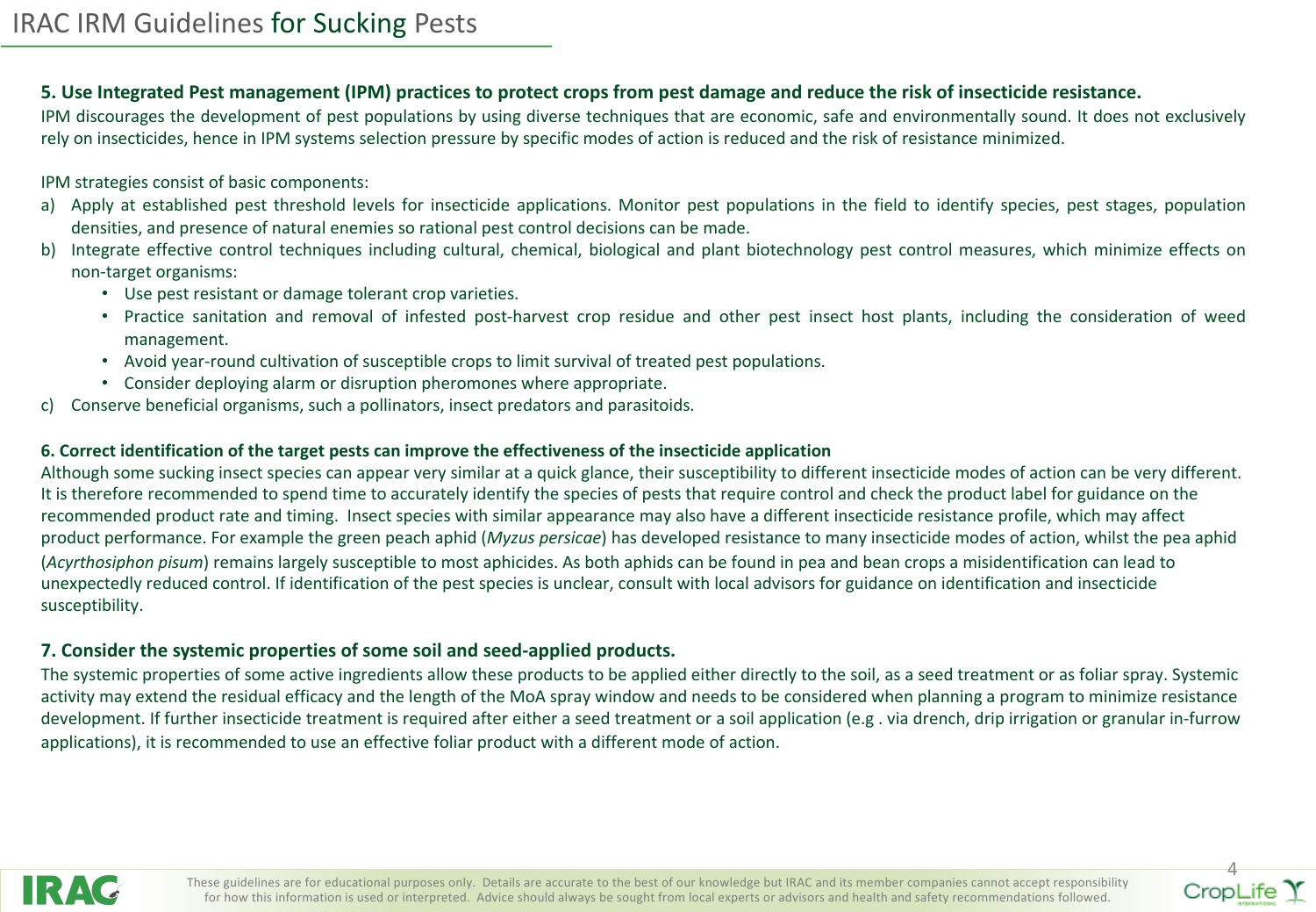# IRAC IRM Guidelines for Sucking Pests

## **8. Ensure good coverage and retention of insecticide spray applications to optimize pest control.**

Sucking pest insects are often located in non-exposed parts of the plant, either on the underside of leaves, at the base of the plant o to achieve the optimal level of control of these difficult to reach pests, ensure that good s[pray coverage of the affe](http://www.irac-online.org/documents/irac-mixture-statement/%3Fext=pdf)cted plant parts a insecticide product are achieved by following label instructions on spray equipment, application volumes and the addition of adjuvant

## **9. Ensure that insecticide applications target the most appropriate target insect life stage.**

Some insecticide modes of action are active against specific life stages of the target insect pest (e.g. insect growth regulators such as biosynthesis target juvenile insect stages such as nymphs/larvae) and therefore may either be ineffective or only provide partial con present in the target environment. Read the product label carefully and follow instructions to ensure products are applied optimally If in doubt about the timing of application of any product for best effects consult with the product manufacturer or local approved a forms of insecticide resistance are also life stage specific. For example neonicotinoid resistance in tobacco whitefly (Bemisia tabaci) on adults. This can mean that although some populations of insects may develop resistance, the affected product may still provide som susceptible life stages.

## **10. Selection of the appropriate insecticide in order to maintain pest control and the preservation of non-target organisms.**

Different insecticide products have different selectivity profiles depending on their active ingredient and use pattern (e.g. foliar, soil preservation of non-target organisms is beneficial in maintaining both a healthy environment and in maintaining control of pests thr predators and parasitoids. Where possible it is recommended to utilise target pest specific insecticides to minimise the impact on no limit the use of broader spectrum insecticides to incidences where multiple pest species may be present within the crop.

## **11. Using insecticide mixtures.**

IRAC has issued advice about the use of insecticide mixtures. For guidance refer to the IRAC-mixture-statement and IRAC leafletapplying single active ingredient products, insecticide mixture products should be used with careful consideration of the character substances, use pattern and pest complex targeted.

## **12. The use of insecticides of the same Mode of Action against different pests in the same crop.**

Multiple uses of different insecticides against more than one pest species in the same crop are feasible but should be consider insecticide resistance management programs and developed at local level, taking into account changes in pest populations, overlap relative importance and the risk of resistance development. Good resistance management practices such as avoiding repeated appli action across multiple treatment windows due to application against multiple pest species are key to successful IRM implementation simultaneously always use the higher recommended rate for the more difficult to control species.